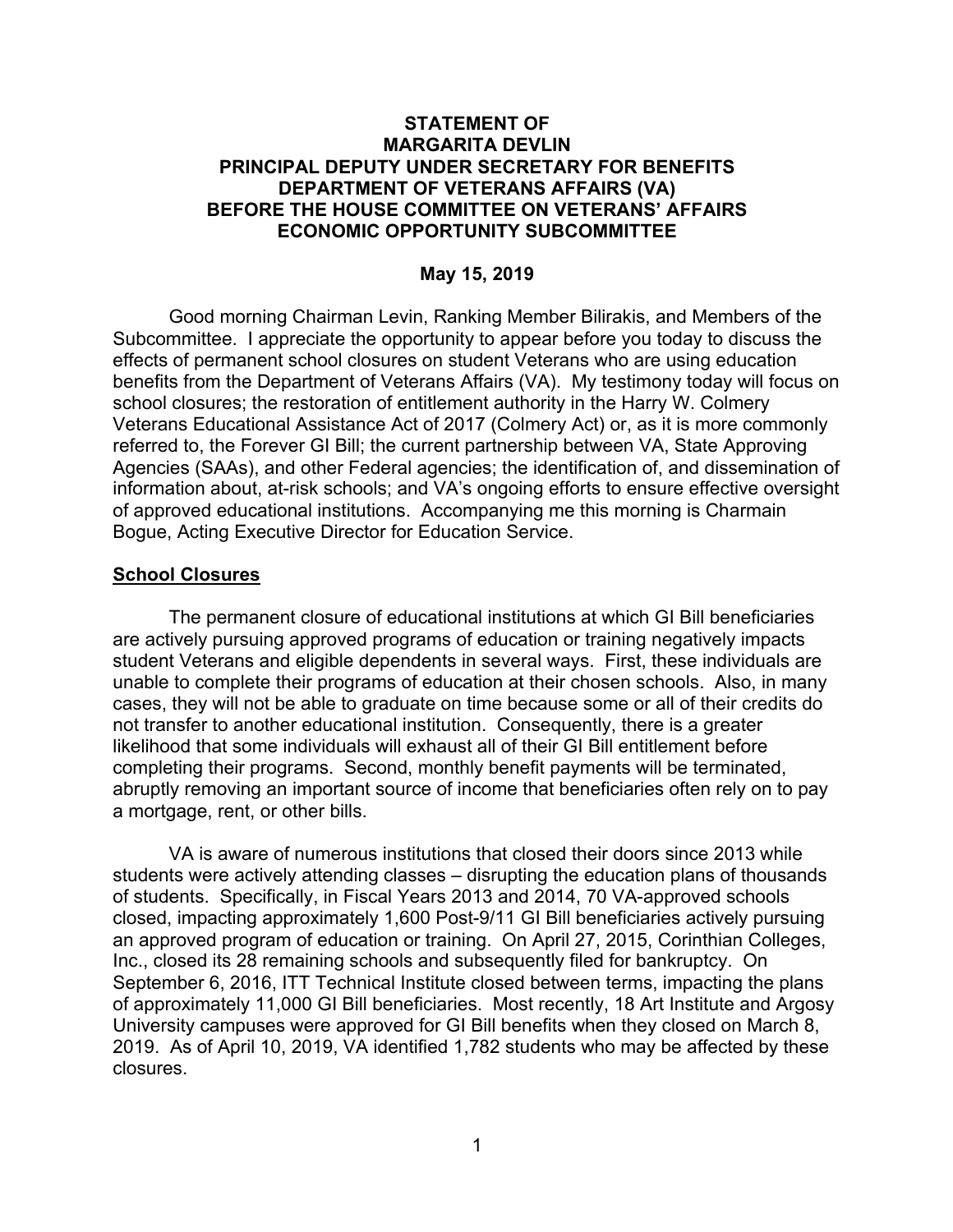### **Restoration of Entitlement**

Prior to the enactment of section 109 of the Colmery Act, (38 U.S.C. §§ 3680(a) and 3699), VA had no authority to continue benefit payments or restore benefit entitlement in the event of a permanent school closure, regardless of the reason for closure. Section 109 authorizes VA to restore benefits and provide relief to beneficiaries affected by school closures and certain program disapprovals. For qualifying closures and disapprovals, VA is able to restore some, if not all, entitlement used in pursuit of the interrupted program of education. This provision applies to beneficiaries receiving benefits under chapters 30, 32, 33, and 35 of title 38, United States Code (U.S.C.), and chapters 1606 and 1607 of title 10, U.S.C., for programs of education discontinued after January 1, 2015. For courses or programs discontinued during the period beginning January 1, 2015, and ending on August 16, 2017, an individual who does not transfer any credits can have his or her entitlement used for the entire period of enrollment in the program of education restored. However, for programs discontinued after August 16, 2017, VA is only authorized to restore the entitlement used only for the interrupted term, and only if no credit is earned for that period. In addition, VA contacts impacted students within 5 days of notification of a school closure to provide information on the qualifications for restoration of benefits and instructions on how to make a request for restoration. The information is also available on the GI Bill Web site accessible at

https://benefits.va.gov/GIBILL/FGIB/Restoration.asp. VA relies heavily on its SAAs to provide official notification of a closure to VA. As of April 26, 2019, VA restored 14,252 months of entitlement for 1,380 beneficiaries who attended schools that were closed prior to August 1, 2017 and restored 1,218 months of entitlement for 506 beneficiaries who attended schools that were closed on or after August 1, 2017.

Section 109 also allows for the extension of the Post-9/11 GI Bill monthly housing allowance (MHA) payments when a school closes or is disapproved during an active term. In these instances, enrolled beneficiaries may be eligible to continue receiving MHA payments until the original end of the term or 120 days, whichever occurs sooner. This provision was effective on August 1, 2018 and applies to courses and programs of education discontinued on or after August 16, 2017. VA does not have the authority to extend monthly benefit payments under the other GI Bill programs following permanent school closures.

# **Partnerships**

VA maintains a close working relationship with the Department of Education (ED), the Department of Defense, the Department of Justice, the Consumer Financial Protection Bureau, and the Federal Trade Commission (FTC). Together, these Federal entities engineered a broad strategy for sharing information through independently developed processes and tools that provide tailored information related to an institution's graduation rates, tuition costs, and academic programs. An interagency agreement facilitates this information sharing across the agencies, which benefits students and provides a network of relevant information students need to make informed decisions on the educational institution that best fits their respective needs.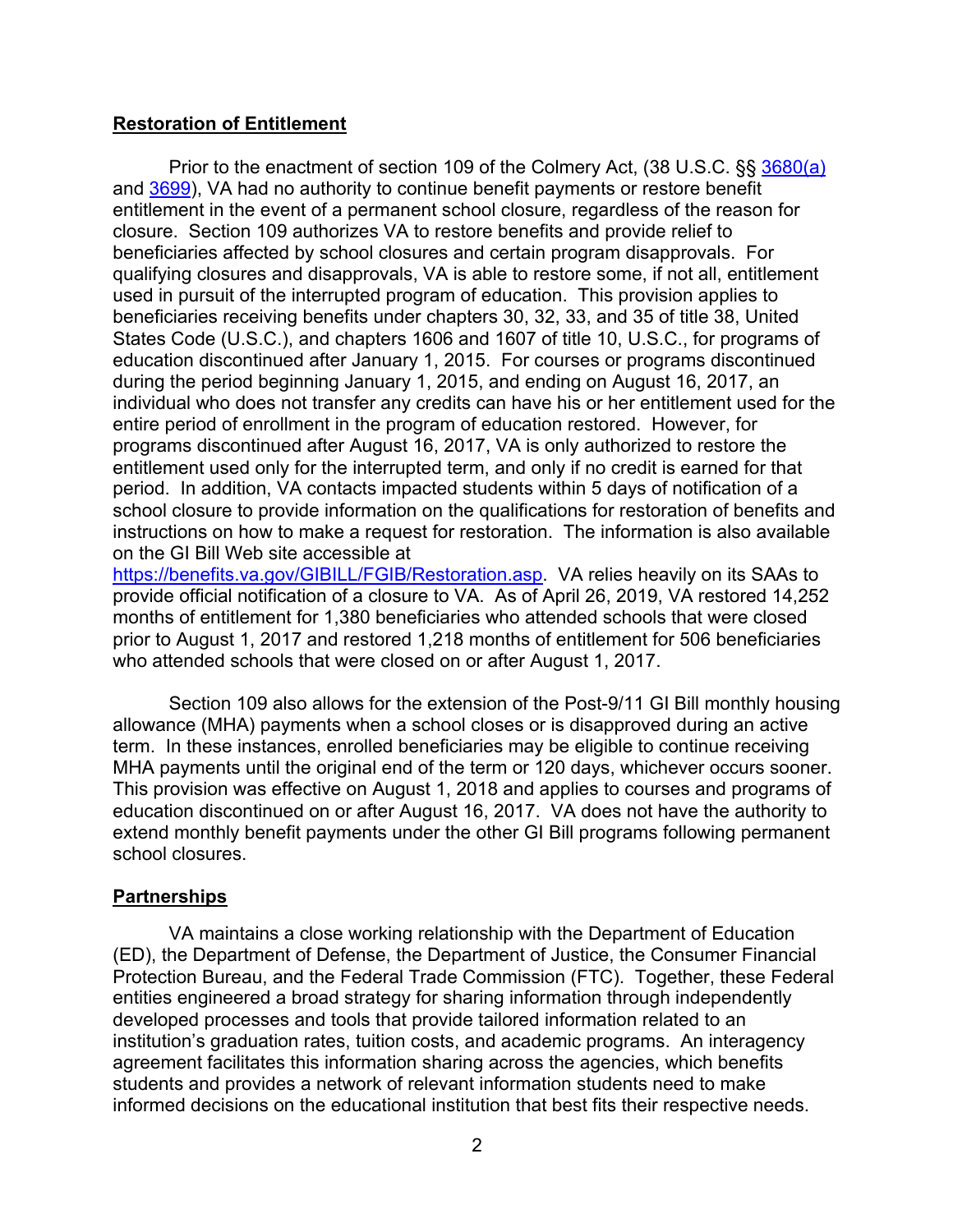However, VA still has limited authority to take action against a school to protect students prior to a school closure. VA only has authority and resources to gather allegations, keep students informed of the current state of a school, and refer issues to other offices (such as the FTC or the VA's Office of Inspector General) for investigation, or wait for information to be provided to VA by another source (e.g., SAAs, Veterans Service Organizations, ED, State Attorney General's office, etc.).

### **At Risk Schools**

VA also looks at indicators to identify if a school is likely to close. These indicators include ED's heightened cash monitoring designations and ED's revocation of participation in Federal Student Aid (FSA) programs. Our experience has shown that economic factors, such as revocation of FSA participation, are generally the number one indicator for school closures. However, it is important to note that neither financial stability nor FSA participation are approval requirements for accredited programs and, consequently, VA and SAAs lack the authority to disapprove a program, or the enrollment of eligible Veterans, merely because a school appears to be in economic distress.

Nonetheless, as we have seen a number of large schools close over the last several years, VA has taken a more proactive approach to get information out to students enrolled in at-risk schools. Specifically, VA puts caution flags on the VA GI Bill Comparison Tool indicating when a school has been designated for heightened cash monitoring or may lose approval for FSA benefits, as a way of alerting students to potentially at-risk schools. In addition, VA sends emails and uses social media to provide information and resources to potentially impacted Veteran and dependent students. For example, we sent two emails to Art Institute and Argosy students prior to the school closures, and we subsequently sent additional correspondence to inform them of their potential eligibility for entitlement restoration. As of April 25, 2019, VA has received 265 applications for restoration and granted entitlement restoration to 95 of these students.

#### **Government Accountability Office (GAO) Report**

The GAO report, "VA Education Benefits: VA Needs to Ensure That It Can Continue to Provide Effective School Oversight" (GAO-19-3, November 14, 2018), accessible at https://www.gao.gov/products/GAO-19-3, recommends that the Secretary of Veterans Affairs direct the Under Secretary for Benefits to: (1) identify and assess risks related to future withdrawals by state agencies in overseeing schools, and (2) address these risks by preparing a contingency plan for how VA will oversee additional schools if more states choose not to renew their oversight contracts.

VA agrees with this recommendation. VA has assessed the risks associated with state agencies not renewing their contracts. VA has a long history of fulfilling the role of SAA during gaps in SAA coverage, historically, on a limited scale for either one state at a time or, for a couple smaller-scale states simultaneously. Recognizing the risk of